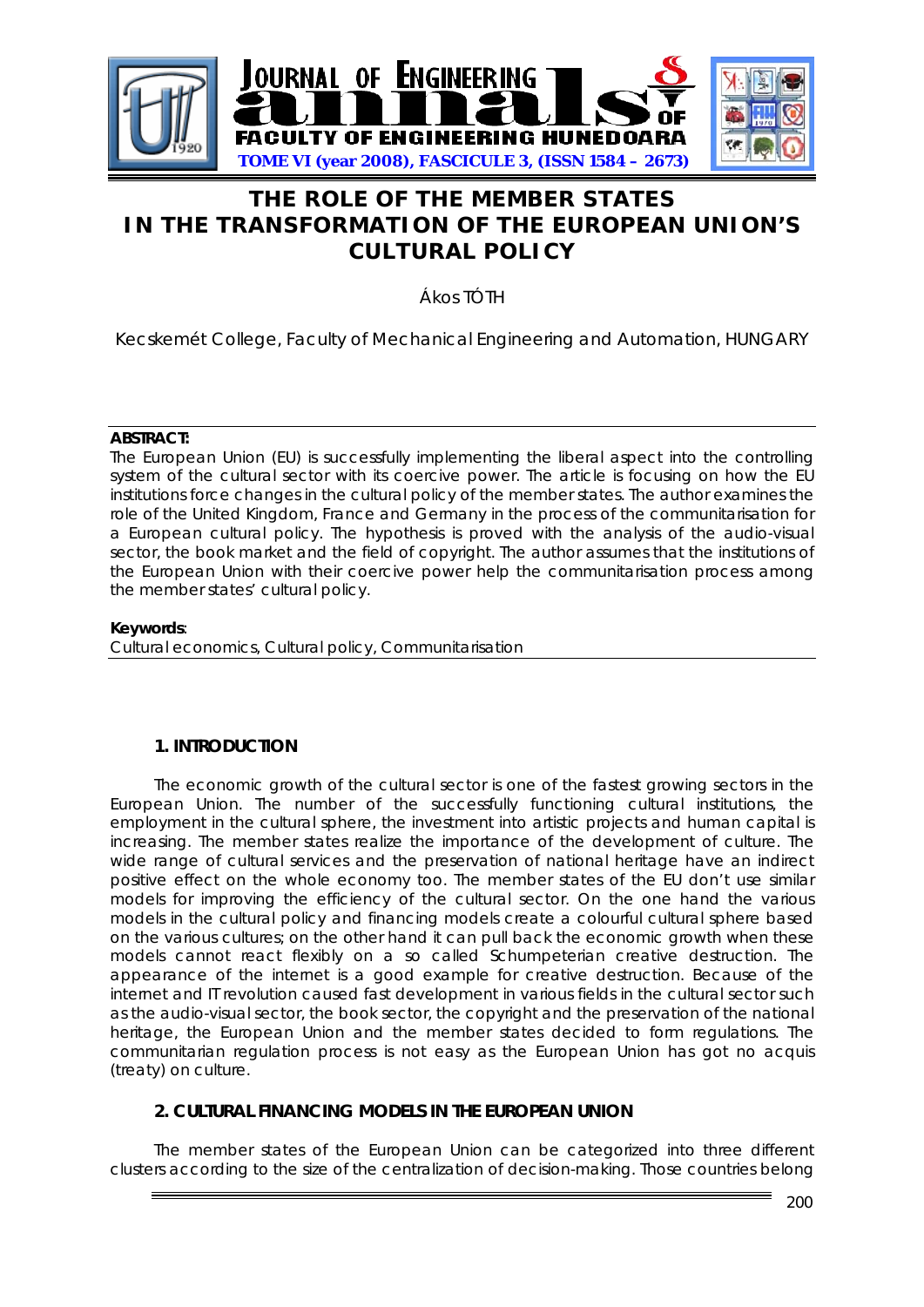



to the first cluster, which implement a highly centralized decision making in their model. France, Luxembourg, Greece and Portugal use this kind of institutional system. Other countries such as Italy or Spain decentralized their system in some fields. In the fiscal federalism based countries, like Germany, Austria and Belgium, the regions (Länder) have got major role in the financing of cultural projects.

The member states can be categorized from another aspect as well. The categorization is based on how big the direct governmental support of the cultural sphere is. With using this type of clustering there are three different models (Figure 1.): 1. Liberal model; 2. Dirigist[e1](#page-1-0) model; 3. Federal model [7].

# **2. 1. The liberal model**

The model's main motto is *"At arms length where possible, but involved where necessary."*[2](#page-1-1). The United Kingdom, The Netherlands, Finland, Sweden, Denmark and Ireland are using this financing strategy. As the fiscal and political decentralization is the main characteristic of this model, the non-profit sector has a very important role in this system. The model is focusing on the liberalization of the cultural sector as much as it is possible without destroying the quality of cultural projects. To preserve high culture and the quality of the cultural services, the government establishes independent artistic committees, which are the main decision making institutions in the field of arts. The government is focusing on the indirect way of fiscal support for culture. The two basic methods for motivation are the tax incentives and the accountable, credible, predictable and transparent institutional system. The decentralization and the liberalisation are the key determinants in this model, as the consumer demands are satisfied in the free market where it is needed. This model shows the same characteristics in many ways with the American one [10].

## **2.2. The dirigiste model**

This type of cultural financing is the opposite of the previously mentioned liberal method. The decision making is centralized; the direct governmental support for the culture is high. The focus is on using not market oriented incentives to reach high quality cultural production. In the countries in which this model is used, the productivity and the efficiency are the main incentives. The government delegates its officials into the artistic committees to help managing the central policy. The officials directly have influence on the cultural policy of the country and the regions too. This strategy is used in France, Spain, Italy and Greece to make the cultural sphere more efficient. The aim of these countries is to try to implement their cultural policy on the supranational level and to protect their national culture with a so called proactive strategy [7].

The dirigiste countries believe in the not-market-driven development of the creative sector. The main aim is to create an efficient cultural sector with high direct governmental support and political centralization.

## **2. 3. The federal model**

The model is based on fiscal federalism. Germany, Austria and Belgium belong to this cluster. The model is trying to decentralize not only the fiscal resource allocation but the political decision making as well. The federal government's role is to indirectly control the resource allocation and to intervene when the regions are not able to successfully manage to do efficient allocation. In Germany the federal government covers 15-18 % of the expenditure on culture. The regions (Länder) take almost 80 % of the costs [9]. The federal states didn't support the formation of the cultural acquis of the EU as they raised constitutional constraints.

The previously mentioned models prove that the EU has got a wide range of cultural financing models, which help for the EU to flexibly customize to different changes. This variety can be a constraint too, as this cultural and fiscal diversity makes the communitarisation of the cultural sector more difficult.

<sup>-</sup> $1$  The dirigiste model is a legal based, centralized institutional model.

<span id="page-1-1"></span><span id="page-1-0"></span> $2$  This definition is used in The Netherlands' Law on Culture for indirect governmental support. [2]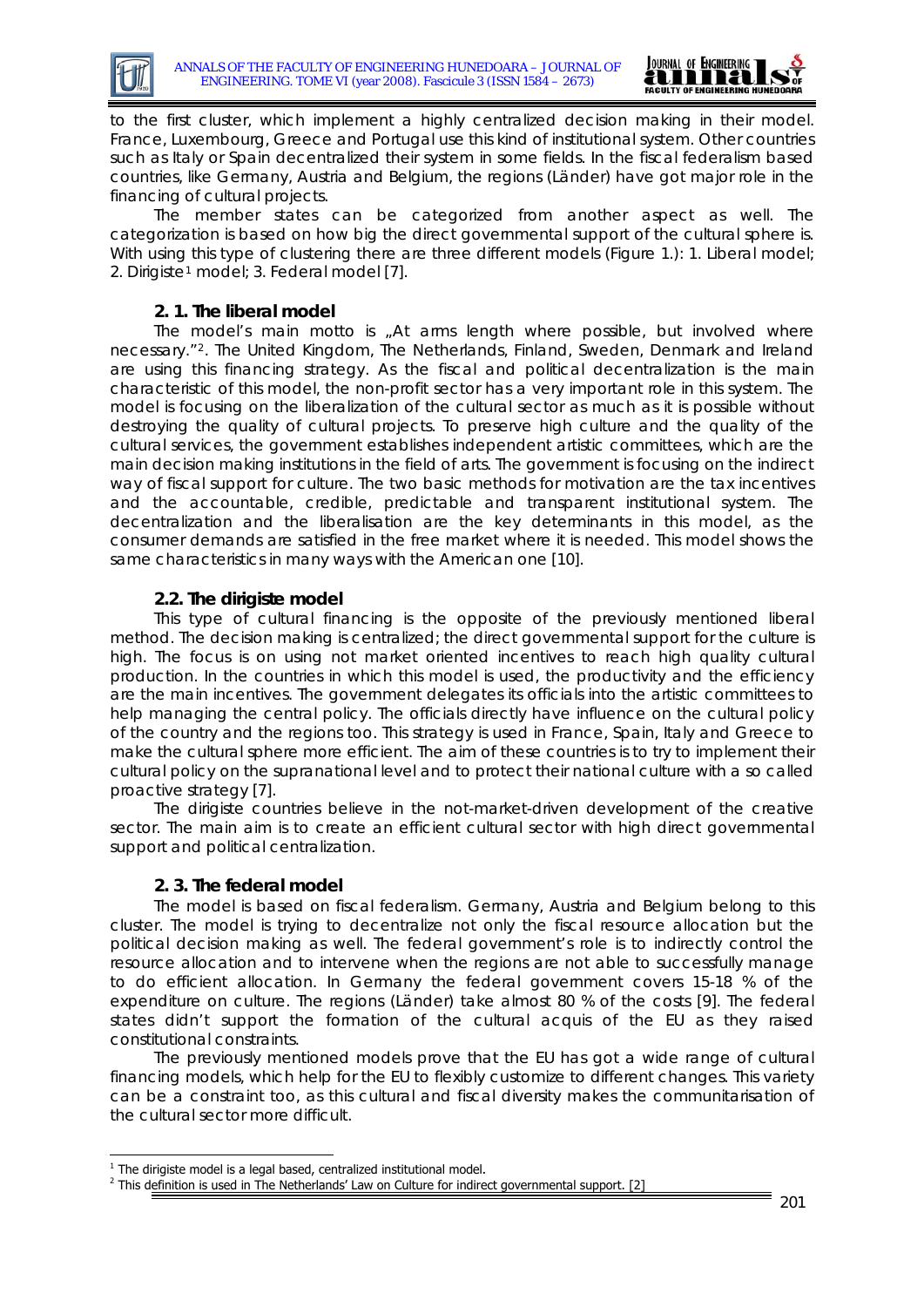

The Netherlands





FIGURE 1.: CLUSTERING THE MEMBER STATES (Direct government expenditure vs. cultural efficiency[3](#page-2-0))

# **3. EXAMINIG THE EFFECT OF DIRECT GOVERNMENTAL SUPPORT ON CULTURE WITH MULTIPLE CORRELATION MATRIX**

As I try to create a soft determination of cultural efficiency, it is possible with using many different variables. The variables used in the correlation matrix are the same used in the cluster analysis. In the earlier stage of my research I assumed that the property rights have a major role in the size of the direct government support on culture [10]. Based on this hypothesis one of the variables is from the data of the Index of Economic Freedom signalling the freedom of property rights. The productivity of the cultural sector is another determining factor as with it we can analyse the development of the growth of the sector. Nowadays more and more researches emphasize the importance of creativity. To measure this factor I use a variable which indicates the investment into creativity, such as copyright or new inventions. Creativity is highly related with Human Capital. Human Capital is hard to be measured with one variable, but the Human Development Index can be used efficiently for this purpose. The employment rate of the cultural sector is another important factor as it is highly related to productivity and direct government support. Finally the demand side is examined by using the variable household expenditure on culture and recreation. In the correlation analysis I used the data of 18 EU member states (Table 1.).

The following consequences can be stated with analysing the results. There is positive correlation between direct government support and productivity or household expenditure on culture and recreation. The results empirically prove my assumption that the centralized, high direct government support has a negative effect on the freedom of property rights, motivating creativity and employment, in sum on cultural efficiency.

-

<span id="page-2-0"></span> $3$  Variables used to determine cultural efficiency (own model):

Freedom of property rights (2003) (Source: Index of Economic Freedom)

Productivity of the cultural sector (2003): (Source: KEA European Affairs 2007)

Investment into creativity (2003) (Source: KEA European Affairs 2007)

<sup>−</sup> Employment in the cultural sector in percentage of total employment (2003) (Source: KEA European Affairs 2007)

Household expenditure on culture and free time activities in percentage of GDP (2003) (Source: www.oecd.org)

<sup>−</sup> Human Development Index (2005): (Source: http://hdr.undp.org/en/statistics/)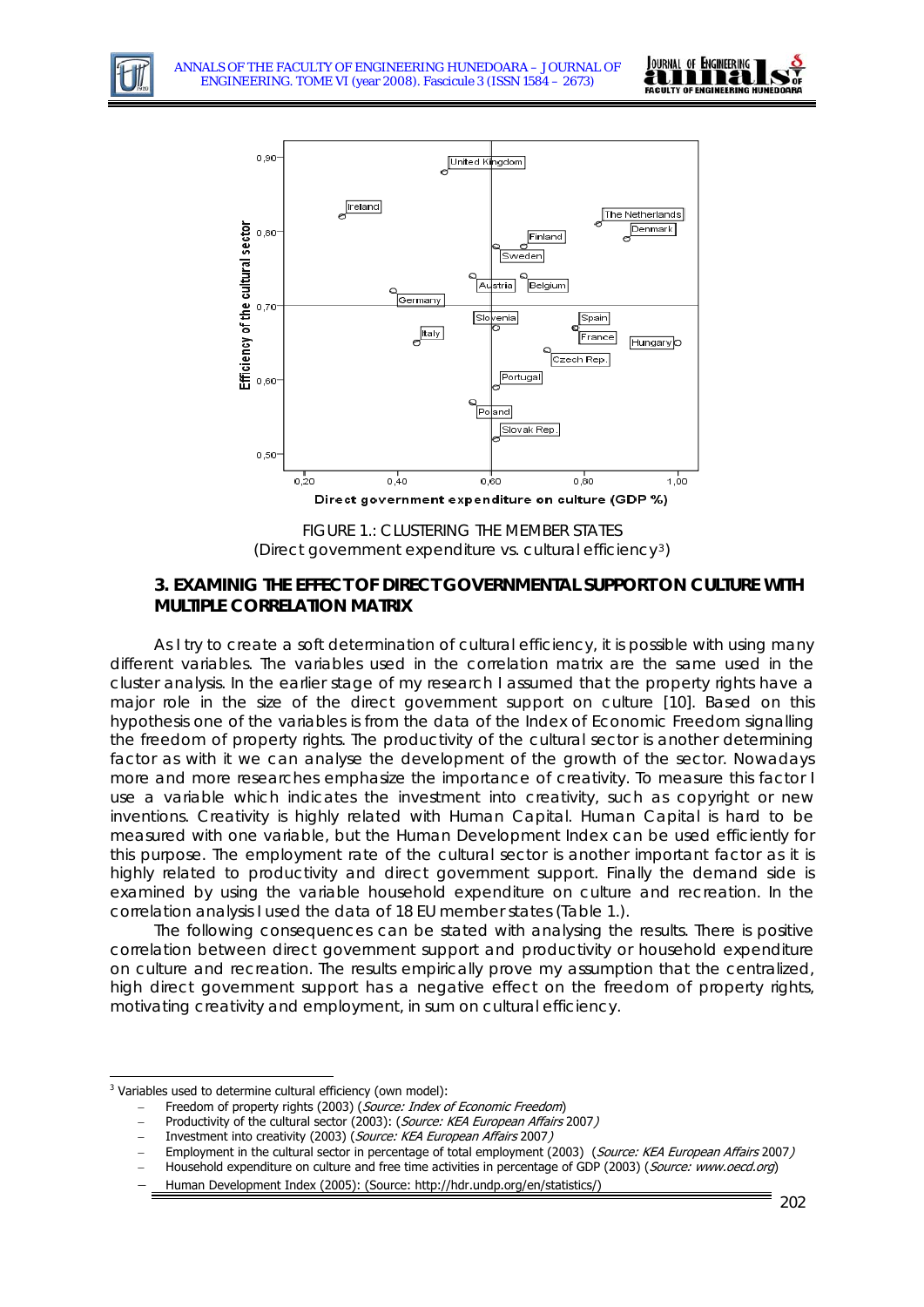



#### Table 1.: Correlation Matrix Correlation coefficients, using the observations 1 - 18 5% critical value (two-tailed) =  $0.4683$  for  $n = 18$

| Property<br>rights | Productivity | Investment<br>into creativity | Employment | Household<br>expenditure | Cultural<br>sector<br>efficiency | <b>Direct</b><br>qovernment<br>support |                               |
|--------------------|--------------|-------------------------------|------------|--------------------------|----------------------------------|----------------------------------------|-------------------------------|
| 0000,1             | $-0.3560$    | 0,5953                        | 0.5614     | 0.1999                   | 0.6814                           | $-0.1439$                              | Property rights               |
|                    | 1.0000       | $-0.4321$                     | $-0,1531$  | $-0,2287$                | $-0.4132$                        | 0.2363                                 | Productivity                  |
|                    |              | 1.0000                        | 0.5673     | $-0.0931$                | 0.9291                           | $-0.2036$                              | Investment into<br>Creativity |
|                    |              |                               | 1.0000     | 0.3084                   | 0.7607                           | $-0.0404$                              | Employment                    |
|                    |              |                               |            | 1.0000                   | 0.2445                           | 0.1139                                 | Household<br>expenditure      |
|                    |              |                               |            |                          | 1.0000                           | $-0.1414$                              | Cultural sector<br>efficiency |
|                    |              |                               |            |                          |                                  | 1,0000                                 | Direct government<br>support  |

(Own model)

As the dirigiste countries' model is based on the civil or continental law system, on central political and fiscal system and the liberal model is highly decentralized and based on the "rule of law" I decided to analyse the countries separately, clustering them by the used cultural financing model. With this method I assume that not only the size of the direct government support can be examined but how the different groups are able to implement it into their model (Table 2.).

Table 2.: Comparative analysis of the cultural financing models in the EU

| <b>Dirigiste</b>                       | Federal                                |                            |
|----------------------------------------|----------------------------------------|----------------------------|
|                                        |                                        |                            |
| <b>Direct</b><br>government<br>support | <b>Direct</b><br>government<br>support |                            |
| 0,4412                                 | 0.4349                                 | Productivity               |
| 0.1073                                 | 0,8857                                 | Investment into creativity |
| 0.0944                                 | $-0.9675$                              | Employment                 |
| 0,1584                                 | $-0,1290$                              | Household expenditure      |
| $-0.0979$                              | 0.9209                                 | HDI                        |
| 0,3247                                 | 0,8857                                 | Cultural sector efficiency |
|                                        |                                        |                            |

(Own model)

The direct government support has a negative effect on almost all variables in the liberal model. As it was introduced in the theoretical part, this model prefers indirect incentives such as tax reduction or strengthening the non-profit sector. There is weak positive correlation between government expenditure on culture and employment and household expenditure. This model believes that the individual utility maximalization is based on the freedom of property rights, the motivation of creativity and the development of human capital.

The dirigiste model is increasing cultural efficiency with high direct government support. The results show that the state's coercive power is increasing productivity in an efficient way. The correlation is weaker when comparing employment and household expenditure to the data of the liberal model.

The federal model is efficiently implementing the direct government support on creativity and HDI, but the tendency is different when analysing employment or household expenditure.

In this section I tried to prove my assumption that the difference in the size of the state support on culture has an important effect on cultural efficiency and cultural financing method as well.

As a conclusion I argue that the variety of consumer demands, the different governmental support and the type of decentralization have a strong effect on the efficiency of the cultural sector. In the next chapter I am examining how the member states act in the communitarisation of the cultural policy of the European Union.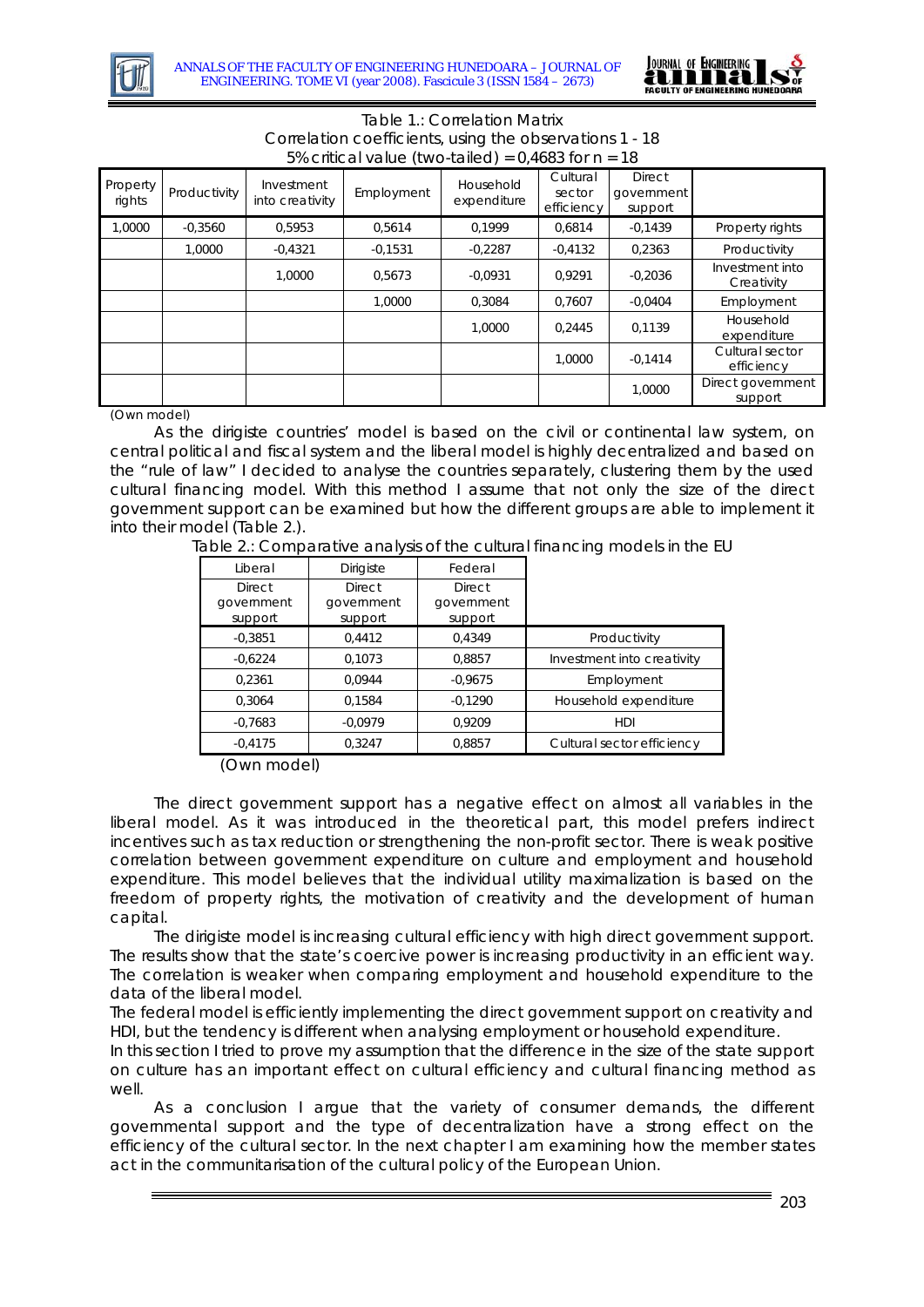



#### **4. THE COMMUNITARISATION PROCESS**

The European Union pined down itself to establish the liberalisation of the economy in the Treaty of Maastricht. The Article 151 of the Treaty of Amsterdam contains some regulations accepted by the member states and the community on culture although it is still not an acquis. The first regulations cover the audio-visual sector, the book sector and the field of copyright. In the communitarisation process of these sectors two countries took the major role, the United Kingdom and France. Both of the countries tried to put its legal system based controlling system onto a supranational level. The United Kingdom emphasised the positive effects of the liberalisation and the "rule of law", while the French focused on the protectionist way of controlling originated from the "civil law". Both sides were supported from other member states. These supporters are the same, who use either the liberal or the dirigiste model, mentioned in the previous chapter. The dirigiste group decided to use the proactive strategy during the negotiations as they build their strategy on the cultural pessimist view or the so called aesthetic approach (Tóth 2008). They thought if they can win against the liberal way of controlling, their national culture will be safe for the future and they will have the possibility of getting into new markets (Littoz-Monnet, 2003). Germany, as using the federal model, supported the United Kingdom and its liberal way of harmonization in the fields of the audio-visual sector and the copyright, but had another opinion on the book sector, so in this question voted beside France. We can see that the communitarisation process in these three questions was not easy but the result is successful and long lasting for the future. Finally the European Commission, the Directorate General and the European Court of Justice accepted the liberal way of harmonization represented by the United Kingdom and other liberal countries.

This previously mentioned communitarisation process opened the possibility of creating a cultural program for 2007-2013 in much bigger consensus. The Programme is aimed at three specific objectives [4]:

- $\blacktriangle$  promotion of the trans-national mobility of people working in the cultural sector;
- $\ddagger$  support for the trans-national circulation of cultural and artistic works and products;
- **promotion of inter-cultural dialogue.**

The agreement is emphasizing the importance of the harmonization on regional, national and supranational level. "The Programme has been established to enhance the cultural area shared by Europeans, which is based on a common cultural heritage, through the development of cooperation activities among cultural operators from eligible countries, with a view to encouraging the emergence of European citizenship" [4]. The EU believe that the Commission has to intervene only when the member states are not able to cope with the EU regulations and they need community help in the successful achievement. The advantage of this approach is that the member states don't regard the European Union's aims as being compulsory, so they feel free in the method of implementing the common cultural policy in praise of the Treaty of Maastricht.

## **5. CONCLUSION**

The article's main aim was to prove that the member states in the European Union use many different cultural policies and financing strategies to improve their cultural efficiency. The author assumes that because of the wide range of creativity, consumer demands, cultural policy and cultural financing models, the establishment of the acquis (*treaty*) on culture is a very challenging and long-lasting process in the European Union. The creative destruction created new situation can force the European Union to make new regulations to protect the freedom of property rights. This tendency was accomplished in the audio-visual sector, the book sectors and the field of copyright.

#### **REFERENCES**

[1] Becker, G.: Human Capital. A Theoretical and Empirical Analysis with Special Reference to Education. The University of Chicago Press, Chicago, 1993.